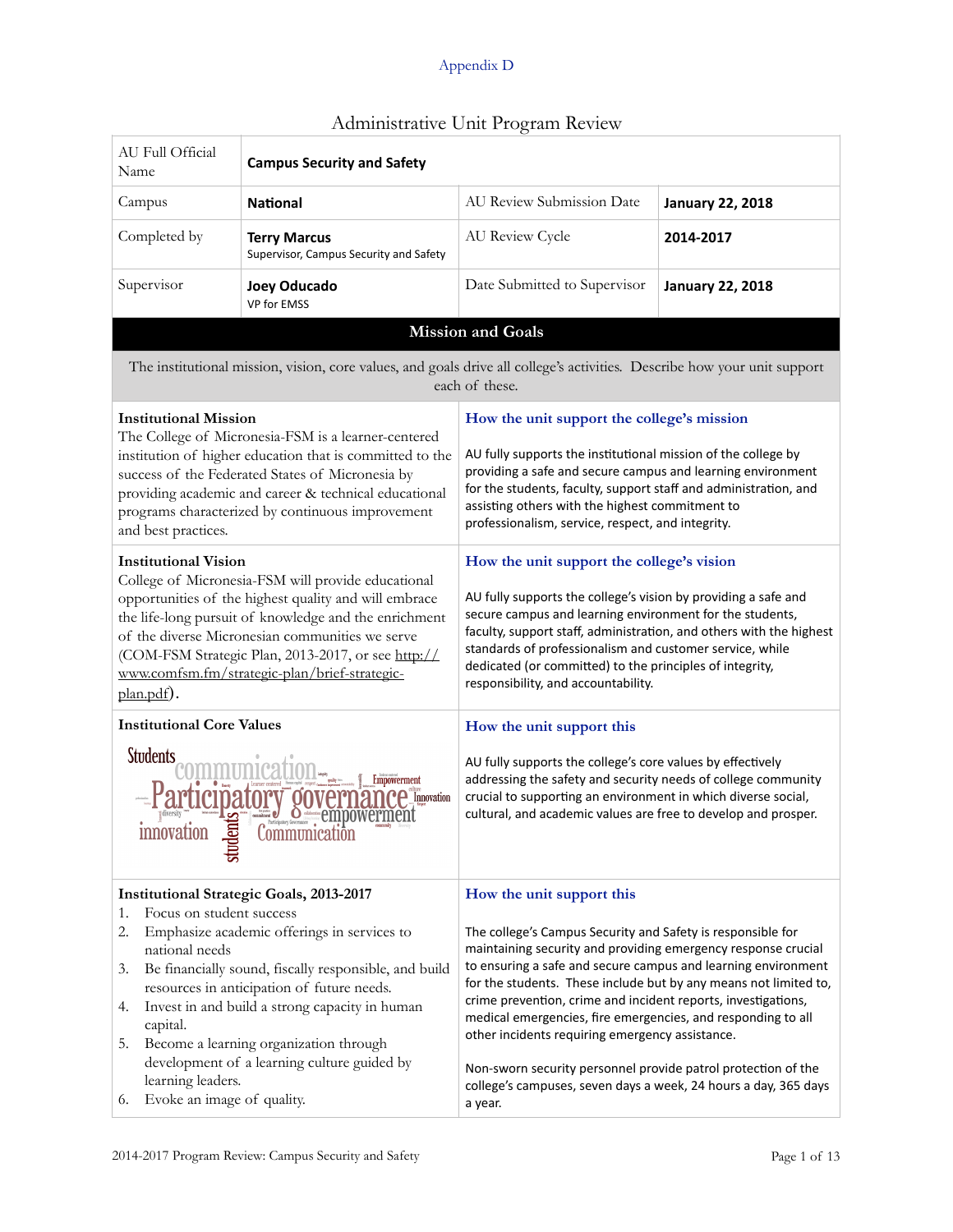| AU Mission, Goals and Objectives                                                                                                                                                                                                       |                                                                                                                                                                       |                                                                                                                                                                                                                                                                                                                                                                                                                                                                                           |  |  |  |
|----------------------------------------------------------------------------------------------------------------------------------------------------------------------------------------------------------------------------------------|-----------------------------------------------------------------------------------------------------------------------------------------------------------------------|-------------------------------------------------------------------------------------------------------------------------------------------------------------------------------------------------------------------------------------------------------------------------------------------------------------------------------------------------------------------------------------------------------------------------------------------------------------------------------------------|--|--|--|
| <b>Mission Statement</b>                                                                                                                                                                                                               | Goals                                                                                                                                                                 | <b>Objectives</b>                                                                                                                                                                                                                                                                                                                                                                                                                                                                         |  |  |  |
| It is the mission of the COM-<br>FSM campus security and<br>safety to provide a safe and<br>secure environment that<br>enhances the well-being of<br>students, faculty, staff, and<br>visitors, and protect all<br>college's property. | Promote student success by providing programs<br>and services that support the delivery of quality<br>academics in a mission-driven, learner-centered<br>environment. | 2016-2017 Assessment Cycle<br><b>Objective 1.</b> Maintain compliance with<br>applicable US federal regulations, such<br>as but by any means not limited to the<br>Jeanne Clery Disclosure of Campus<br>Crime Statistics Act (or the "Clery Act").<br><b>Objective 2.</b> Provide 24/7 campus<br>security and safety services to ensure a<br>safe and secure environment that<br>enhances the well-being of students,<br>faculty, staff, and visitors, and protect<br>college's property. |  |  |  |

### **Note**

There were no assessments for the 2014-2015 and 2015-2016 cycles. On November 2016, oversight of Campus Security and Safety was transferred from the Offie of Facilities and Maintenance, Department of Administrative Services, to the VP for Enrollment Management and Student Services (EMSS).

|                                                                |                                                                                                                                                                                                                                                                                                                                                                                                                                                                                                                                                                                                                                                                                                                                                                                                                                                                                                                                                                                                                                                                                                                                                                            | AU Description, Data, and Trends Analysis |                                        |                       |  |
|----------------------------------------------------------------|----------------------------------------------------------------------------------------------------------------------------------------------------------------------------------------------------------------------------------------------------------------------------------------------------------------------------------------------------------------------------------------------------------------------------------------------------------------------------------------------------------------------------------------------------------------------------------------------------------------------------------------------------------------------------------------------------------------------------------------------------------------------------------------------------------------------------------------------------------------------------------------------------------------------------------------------------------------------------------------------------------------------------------------------------------------------------------------------------------------------------------------------------------------------------|-------------------------------------------|----------------------------------------|-----------------------|--|
| Describe the purpose,<br>components, and staffing<br>of the AU | The college's Campus Security and Safety is firmly committed to providing a safe and secure<br>campus environment. It is 24 hours a day, seven days per week, 365 days per year service<br>oriented AU with a mission of providing a safe and secure environment that enhances the<br>well-being of students, faculty, staff, and visitors, and protect all college's property.<br>The college's Campus Security and Safety is responsible for public safety at all campuses. It<br>is responsible for a number of campus safety and security programs including emergency<br>management, community safety and security education, and physical security, including<br>behavioral threat assessment, and special event management.<br>In order to provide 24 hours per day, seven days per week, 365 days per year security and<br>safety services, with three shifts per day (8:00 AM to 4:00 PM, 4:00 PM to 12:00 midnight,<br>and 12:00 midnight to 8:00 AM), the recommended college-wide staffing level for the<br>college's campus security and safety is: (a) a security and safety supervisor; and (b) 46 full-<br>time (or regular) non-sworn security personnel. |                                           |                                        |                       |  |
| Current Staffing. Complete the table below.                    |                                                                                                                                                                                                                                                                                                                                                                                                                                                                                                                                                                                                                                                                                                                                                                                                                                                                                                                                                                                                                                                                                                                                                                            |                                           |                                        |                       |  |
| List each position by<br>classification                        | Percent of<br>Employment                                                                                                                                                                                                                                                                                                                                                                                                                                                                                                                                                                                                                                                                                                                                                                                                                                                                                                                                                                                                                                                                                                                                                   | Months per Year of<br>Employment          | Source of Funding                      | <b>FTE</b>            |  |
| Security and Safety Supervisor                                 | 100%                                                                                                                                                                                                                                                                                                                                                                                                                                                                                                                                                                                                                                                                                                                                                                                                                                                                                                                                                                                                                                                                                                                                                                       | 12 Months                                 | Annual Budget                          | 1                     |  |
| Security and Safety Officers                                   | 100%                                                                                                                                                                                                                                                                                                                                                                                                                                                                                                                                                                                                                                                                                                                                                                                                                                                                                                                                                                                                                                                                                                                                                                       | 12 months                                 | Annual Budget                          | 28                    |  |
| Other Resources. Complete the table below                      |                                                                                                                                                                                                                                                                                                                                                                                                                                                                                                                                                                                                                                                                                                                                                                                                                                                                                                                                                                                                                                                                                                                                                                            |                                           |                                        |                       |  |
| List each position by<br>classification                        | <b>Services Provided</b>                                                                                                                                                                                                                                                                                                                                                                                                                                                                                                                                                                                                                                                                                                                                                                                                                                                                                                                                                                                                                                                                                                                                                   | Number of Hours                           | <b>Overall Cost</b>                    | Sources of<br>Funding |  |
| Security and Safety Officers,<br>on-Special Contract (8 FTEs)  | Security and safety<br>services                                                                                                                                                                                                                                                                                                                                                                                                                                                                                                                                                                                                                                                                                                                                                                                                                                                                                                                                                                                                                                                                                                                                            | 40 hours per week                         | \$41,600.00 per<br>annum, more or less | Annual Budget         |  |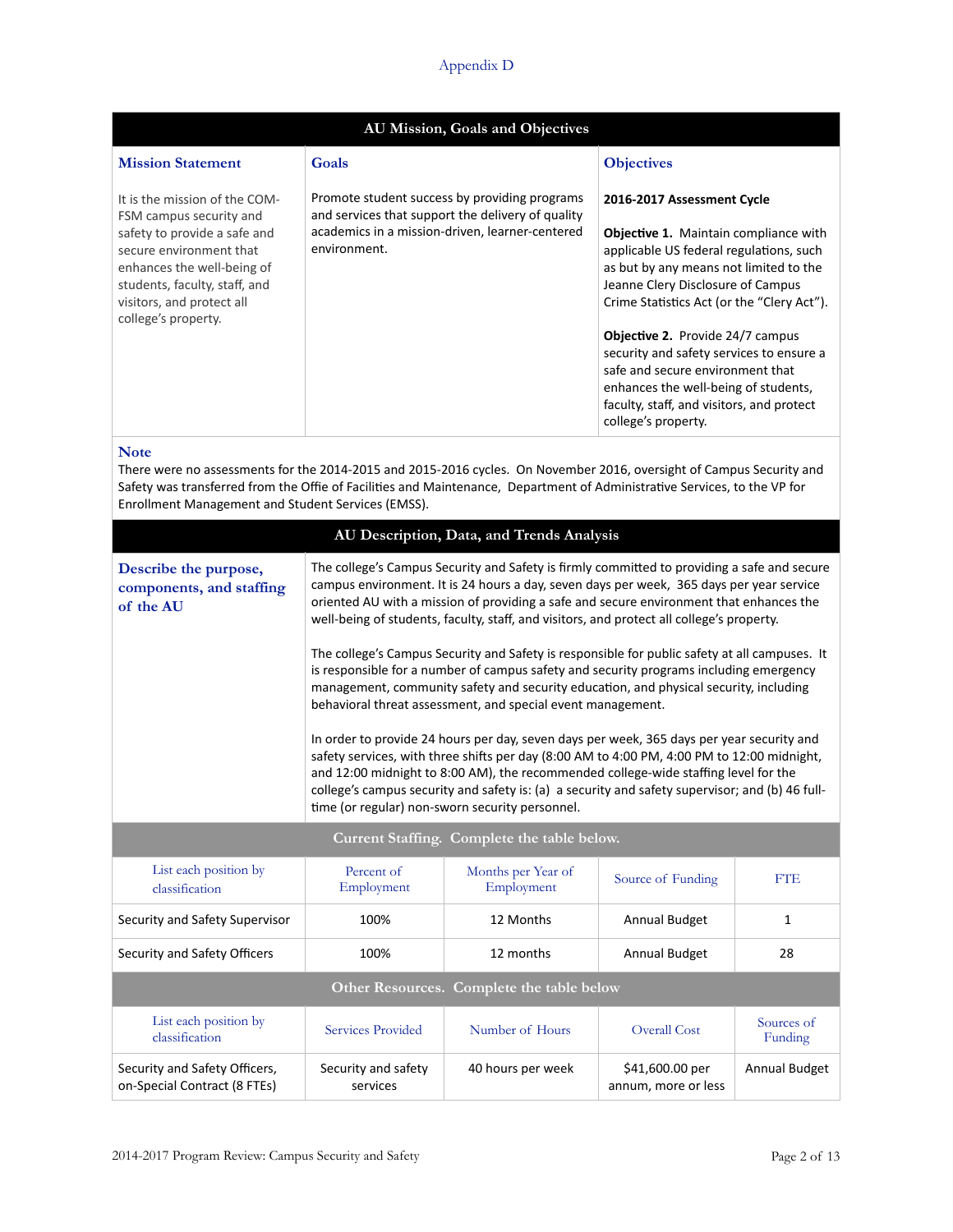**Utilize the data provided in the above table in a discussion of the appropriateness of the staffing levels of the AU**

In order to provide 24 hours per day, seven days per week, 365 days per year security and safety services, with three shifts per day (8:00 AM to 4:00 PM, 4:00 PM to 12:00 midnight, and 12:00 midnight to 8:00 AM), the recommended college-wide staffing level for the college's campus security and safety is a security and safety supervisor, and 46 full-time (or regular) non-sworn security personnel.

Currently, AU has: (a) a security supervisors; (b) 28 non-sworn security personnel on regular contracts; and (c) eight non-sworn security personnel on special contracts. AU needs 10 additional non-sworn security personnel, college-wide.

#### **National Campus, Palikir, Pohnpei**

The campus has an area of 73 acres. The recommended staffing for the campus' security and safety is 13 non-sworn security personnel, and a security and safety supervisor who has college-wide oversight of the college's campus security and safety. To provide a 24/7 security and safety services, a minimum of three officers are assigned per shift (or three shifts per day). Thus,  $24/7 = 168$  hours per week x three non-sworn security personnel = 504 hours per week. The 13 full-time (or regular) nonsworn security personnel can provide 520 hours of security works per week. As of review, the campus has only 11 non-sworn security personnel, and a security and safety supervisor, as results of the: (a) termination of one security officer, and (b) resignation of two non-sworn security personnel. Of these 11 non-sworn security personnel, nine are employed as regular (or full-time) staff, while two on-special contracts. Currently, National Campus has an inadequate staffing level for its campus security and safety.

#### **Career and Technical Education Center (CTEC),** Kolonia, Pohnpei

The campus has an area of 16.6 acres. The recommended staffing for the campus' security and safety is nine non-sworn security personnel. To provide a 24/7 security and safety services, a minimum of two officers are assigned per shift (or three shifts per day). Thus,  $24/7 = 168$  hours per week x two non-sworn security personnel = 336 hours per week. The nine full-time (or regular) non-sworn security personnel can provide 360 hours of security works per week. As of review, the campus has only eight non-sworn security personnel, as results of the: (a) transfer or promotion of one security officer to security and safety supervisor,(b) termination of two non-sworn security personnel, and (c) the passing of one security officer. Of these eight nonsworn security personnel, two are employed as regular (or full-time) staff, while six on-special contracts. Currently, CTEC has an inadequate staffing level for its campus security and safety.

#### **Chuuk Campus,** Weno, Chuuk

The campus has an area of two acres. The recommended staffing for the campus' security and safety is nine non-sworn security personnel. To provide a 24/7 security and safety services, a minimum of two officers are assigned per shift (or three shifts per day). Thus,  $24/7 = 168$  hours per week x two non-sworn security personnel = 336 hours per week. The nine full-time (or regular) non-sworn security personnel can provide 360 hours of security works per week. As of review, the campus has only seven non-sworn security personnel. Currently, the campus has an inadequate staffing level for its campus security and safety.

### Yap Campus, Colonia, Yap

The campus has an area of seven acres. The recommended staffing for the campus' security and safety is five non-sworn security personnel. To provide a 24/7 security and safety services, a minimum of two officers are assigned per shift (or three shifts per day). Thus,  $24/7 = 168$  hours per week x one security officer = 168 hours per week. The five full-time (or regular) non-sworn security personnel can provide 200 hours of security works per week. As of review, the campus has only five nonsworn security personnel. Currently, the campus has an inadequate staffing level for its campus security and safety.

#### **FSM Fisheries and Maritime Institute (FSM FMI), Colonia, Yap**

The recommended staffing for the campus' security and safety is five non-sworn security personnel. To provide a 24/7 security and safety services, a minimum of two officers are assigned per shift (or three shifts per day). Thus,  $24/7 = 168$  hours per week x one security officer = 168 hours per week. The five full-time (or regular) non-sworn security personnel can provide 200 hours of security works per week. As of review, the campus has only fives security officers. Currently, the campus has an inadequate staffing level for its campus security and safety.

#### **Kosrae Campus, Tofol, Kosre**

The campus has an area of five acres. The recommended staffing for the campus' security and safety is five non-sworn security personnel. To provide a 24/7 security and safety services, a minimum of two officers are assigned per shift (or three shifts per day). Thus, 24/7 = 168 hours per week x one security officer = 168 hours per week. The five full-time (or regular) non-sworn security personnel can provide 200 hours of security works per week. As of review, the campus has only four non-sworn security personnel as a result of the retirement of one security officer. **Currently, the campus has an inadequate staffing level** for its campus security and safety.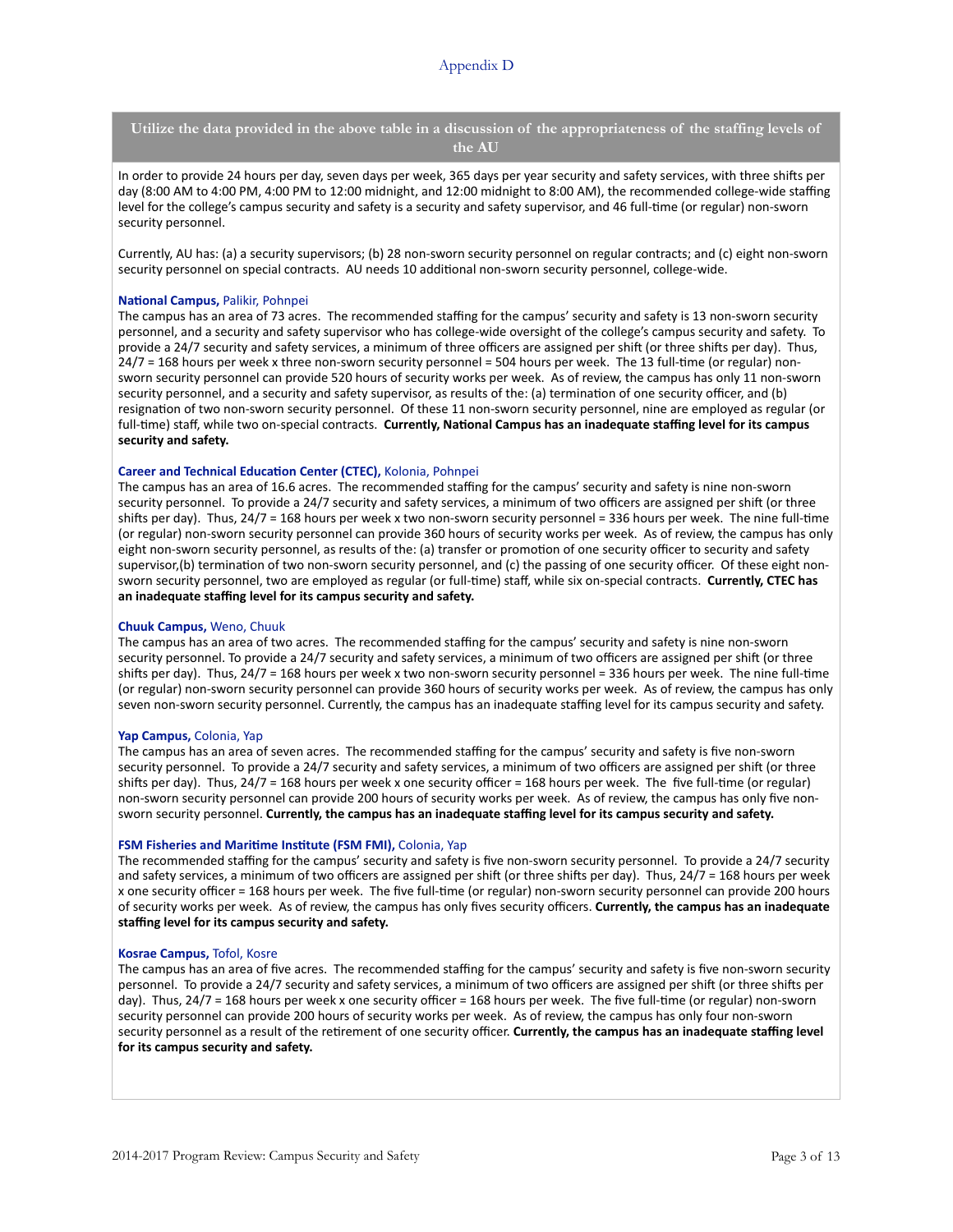To address the gaps in the staffing level of non-sworn security personnel at the campuses, the college currently requires campus officers overtime works, and hire additional non-sworn security personnel on-special contracts; while the hiring of full-time non-sworn security personnel is in progress.

### **How does this AU serve the population of the college?**

The college's Campus Security and Safety is firmly committed to providing a safe and secure campus environment. It is 24 hours a day, seven days per week, 365 days per year service oriented AU with a mission of providing a safe and secure environment that enhances the well-being of students, faculty, staff, and visitors, and protect all college's property. It is responsible for public safety at all campuses. It is responsible for a number of campus safety and security programs including emergency management, community safety and security education, and physical security, including behavioral threat assessment, and special event management.

**Since the previous AU program review, what significant changes have occurred that impact the services of the AU?**

### This is the first program review conducted for the AU.

| What methods are used to<br>evaluate AU's effectiveness to<br>the population that interacts<br>with $it$ ? | What do the results of the above methods of<br>evaluation indicate about the effectiveness of<br>the AUP                                                                                                   | How have the results of the analysis<br>been used to make improvements to<br>services provided by the AU?                                                                                                     |  |
|------------------------------------------------------------------------------------------------------------|------------------------------------------------------------------------------------------------------------------------------------------------------------------------------------------------------------|---------------------------------------------------------------------------------------------------------------------------------------------------------------------------------------------------------------|--|
| Annual assessment                                                                                          | See AU's 2016-2017 Annual Assessment Report<br>(Results and Improvement Plan Sections) http://<br>wiki.comfsm.fm/@api/deki/files/5241/<br>=2016-2017_EMSSCS%2526S_Annual_Assessme<br>nt Report-TracDat.pdf | See AU's 2016-2017 Annual Assessment<br>Report (Results and Improvement Plan<br>Sections) http://wiki.comfsm.fm/@api/<br>deki/files/5241/<br>=2016-2017 EMSSCS%2526S Annual A<br>ssessment Report-TracDat.pdf |  |

### **Provide any other data that are relevant to this AU's program review**

Annual Security and Fire Safety reports, and Clery Crime and Fire Data Surveys as required by US Federal Government, e.g., US Department of Education (US ED), including institutional surveys as administered by the college's Office of Institutional Effectiveness (then, Institutional Research and Planning Office). For examples:

### Annual Security and Fire Safety Reports (2008-2017)

See http://www.comfsm.fm/?q=security-stats

### Clery Crime and Fire Data (2014-2016)

See http://www.comfsm.fm/?q=clery-stats

### **Student Orientation Surveys,** e.g., Fall 2015 Orientation Survey as administered by OIE (then IRPO)

87.00% of the respondents signified that they "understood and now aware of the services" provided by the college's Campus Security and Safety; while 12.00% expressed neutrality, and 1.00% disagreed (See, p. 12 of 18, http://wiki.comfsm.fm/@api/ deki/files/5242/=Student\_Orientation\_Survey\_Results\_AY\_2015-16.pdf).

### **Spring 2017 Campus Climate Survey**

A survey conducted during spring 2017, in collaboration with the Guam Coalition Against Sexual Abuse and Family Violence (GASAFV), and is part of the Pacific Partners Project. See http://wiki.comfsm.fm/@api/deki/files/5243/ =SP17\_CCS\_Summary\_COMFSM.pdf.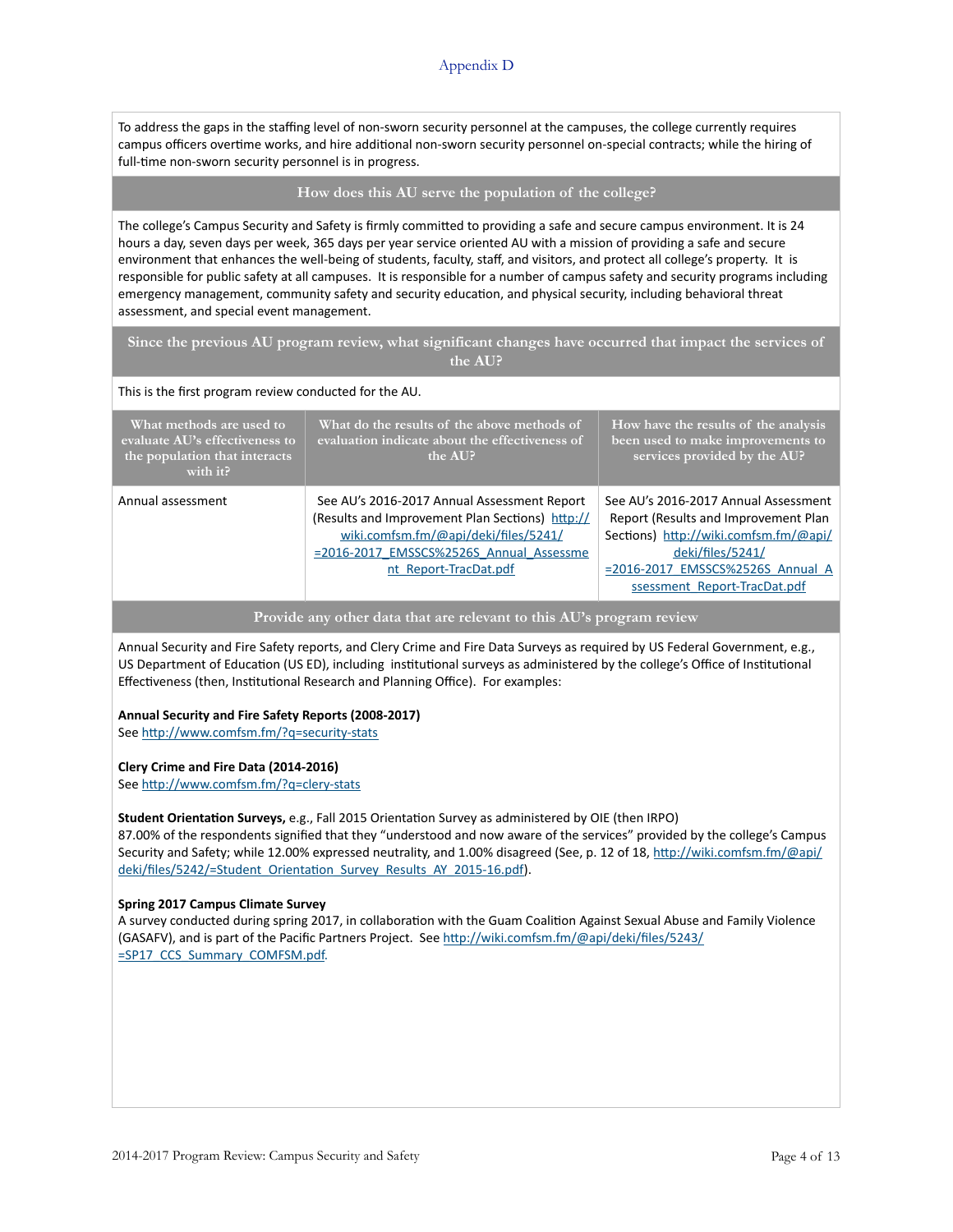|                                                                                                   | Strength, Weaknesses, Opportunities, Challenges (SWOC) Analysis                                                                                                                                                                                                                                                                                                                                                                                                                                                                                                                                                                                                                                                                                                                                                                                                                                                                                                                                                                                            |
|---------------------------------------------------------------------------------------------------|------------------------------------------------------------------------------------------------------------------------------------------------------------------------------------------------------------------------------------------------------------------------------------------------------------------------------------------------------------------------------------------------------------------------------------------------------------------------------------------------------------------------------------------------------------------------------------------------------------------------------------------------------------------------------------------------------------------------------------------------------------------------------------------------------------------------------------------------------------------------------------------------------------------------------------------------------------------------------------------------------------------------------------------------------------|
| Based on analysis in the<br>preceding sections, what are the<br>AU's strengths?                   | 24 hours per day, seven days per week, 365 days per year security and safety services,<br>1.<br>with three shifts per day (8:00 AM to 4:00 PM, 4:00 PM to 12:00 midnight, and 12:00<br>midnight to 8:00 AM).<br>2. College-wide Emergency Response Plan and Procedure and a cross-functional<br>emergency response team. The Plan and Procedure represent all-hazard approach<br>covering a wide spectrum of emergencies, e.g., natural disasters, threats or acts of<br>violence, fires, and other hazards, potential or actual, seriously disrupt the overall<br>operation of the college or threaten the health or safety of members of the college<br>community.<br>The AU has a security and safety operations and procedures manual that serves as a<br>3.<br>guide for its non-sworn security personnel.<br>Strong synergy between the AU and other administrative units and academic divisions.<br>4.                                                                                                                                              |
| Based on analysis in the<br>preceding sections, what are the<br>AU's weaknesses?                  | Inadequate training. This is being addressed, i.e., the college has contracted the<br>1.<br>professional services for one year of a consultant to conduct a training needs<br>assessment (TSA), and provide trainings for non-sworn security personnel on report<br>writing, patrolling, investigation, and others. Additionally, trainings on applicable<br>college's policies and procedures, US Federal regulations such as Title IX, the Clery Act,<br>VAWA, FERPA, including relevant FSM and State-specific laws and statutes will also be<br>facilitated for the college's non-sworn campus security personnel.<br>2. Shortage of non-sworn security personnel to cover sites, i.e., see section on<br>appropriateness of AU staffing level. This is currently being addressed.<br>3. AU needs a database system to record citations, incident reports, and others; essential<br>to efficiently completing the Clery Crime and Fire Data Survey as annual required by US<br>ED, including other reports required in-house and by external agencies. |
| Based on analysis in the<br>preceding sections, what are<br>opportunities existing for the<br>AU? | Collaboration and support from local law enforcement (or public safety) agencies.<br>1.<br>Security videos-Closed Circuit Television (CCTV) systems. While the college has<br>2.<br>deployed (or implemented) CCTV systems used actively or forensically, these are<br>relatively available only at the National Campus, and the Career and Technical<br>Education Center (CTEC). Furthermore, CCTV systems need to be upgraded and<br>additional CCTV cameras installed on campus.<br>3. Fire, alarm and security system requires upgrade.<br>Voice Notification System for initiating voice instructions over externally mounted PA<br>4.<br>speakers.<br>Two-way UH/VHF radios allowing communications between campuses.<br>5.                                                                                                                                                                                                                                                                                                                          |
| Based on analysis in the<br>preceding sections, what<br>challenges exist for the AU?              | Shortage of non-sworn security personnel to cover sites, i.e., see section on<br>1.<br>appropriateness of AU staffing level. This is being addressed.<br>2. Inadequate annual budget appropriation. AU's annual budget has funds appropriated<br>only for salaries, fringe benefits, and supplies (\$500 x number of non-sworn security<br>personnel). AU has no funds appropriated to defray costs of other operation<br>expenditures, including acquisition of computer, printers, and essential security<br>equipment.<br>3. Capacity building which is extremely crucial for AU staff to perform functions<br>more effectively, efficiently and sustainably. Consistent of the college's institutional<br>mission, vision, and institutional directions, AU's vision is the development of a fully<br>professional campus security staff, one that is highly educated and motivated to serve.<br>Currently, most of the AU's non-sworn security personnel only completed high school,<br>and few have at least an associate degree.                    |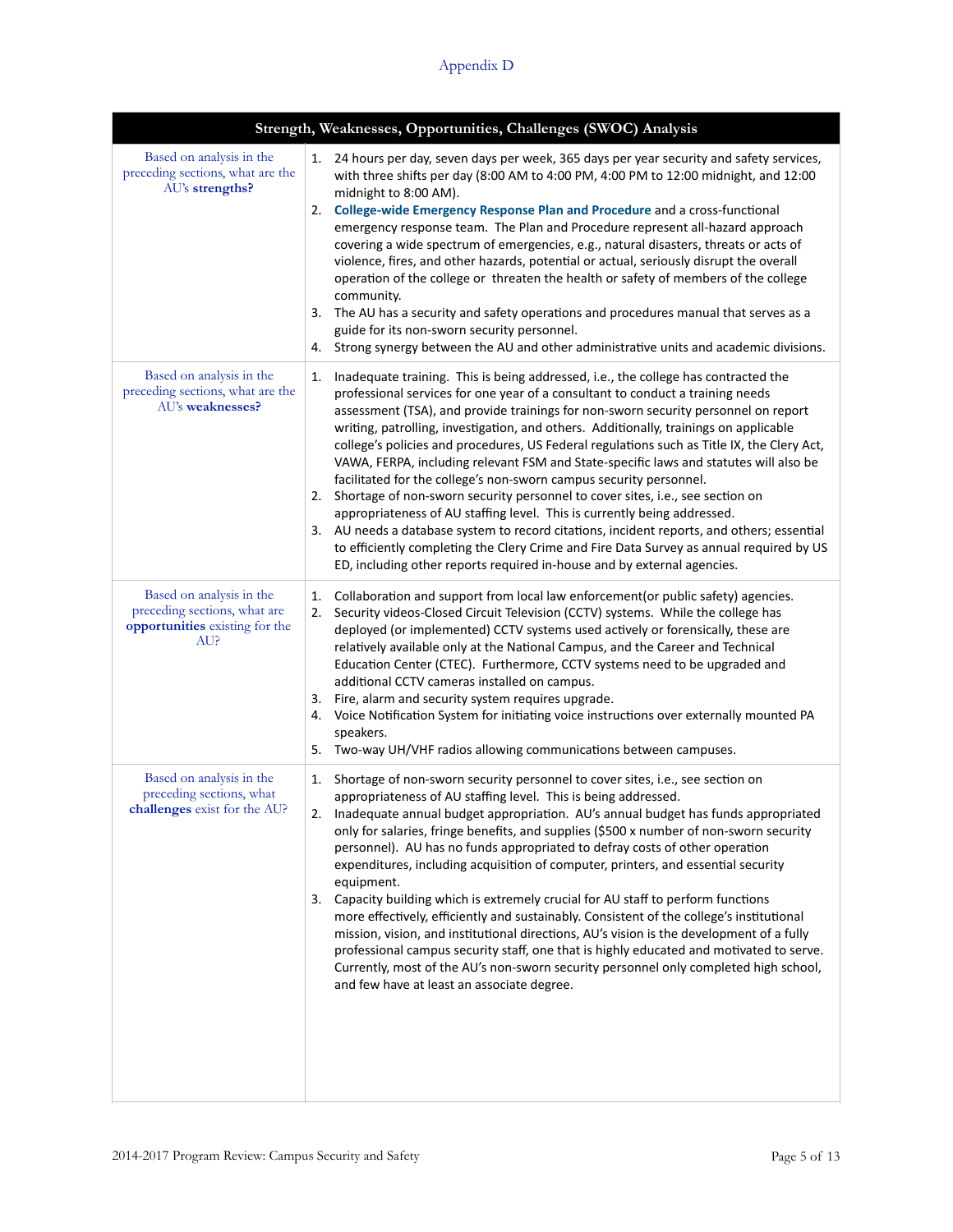## **Evaluation of the Process used by AU**

#### Describe any on-going systematic method used to evaluate the efficacy of processes used by the AU.

The college has set a direction that requires it to continuously improve programs and services. As such, the AU conducts annual assessment of its programs and services to systematically evaluates the efficacy of its programs, services or activities in order to identify strengths and areas for improvement, and then uses the results from the evaluation of those data to inform decision-making. In a longer term, the AU conducts a more comprehensive review every two to four years of its programs and services (biennial program review).

AU uses the results of its annual assessment for yearly budget allocation and reallocation, i.e., as noted in the prior section of this program review, there were no assessments for the 2014-2015 and 2015-2016 cycles. On November 2016, oversight of Campus Security and Safety was transferred from the Offie of Facilities and Maintenance, Department of Administrative Services, to the VP for Enrollment Management and Student Services (EMSS).

Nonetheless, through this program review, the office is able to identify strengths and areas for improvement; what and how it can contribute to student learning, growth and development; and inform program enhancement and improvement. Schematic diagram below illustrates the concept and process of using evaluation questions in the development of assessment plans and reports. Program assessment is an annual process while program review is done every two to four years.



### Provide example(s) of how this AU program review has led to continuous quality improvement.

- 1. To address the current shortage of non-sworn security personnel to cover sites, AU has contracted personal services (special contract) individuals to serve as non-sworn security personnel. AU is also considering hiring female non-sworn security personnel at all campuses, with the exception of FSM FMI.
- 2. AU has conducted trainings for its non-sworn security personnel college-wide. These trainings included report writing, effective patrolling, investigation, apprehending and handling threats or actions of violence, and others.
- 3. AU is working with the security and safety consultant to updating its current security and safety operations and procedures manual, including standard reporting forms.
- 4. With the assistance of the Information Technology Office's webmaster, AU has updated its webpage: http:// www.comfsm.fm/?q=security-mission, to include updated contact information, and allowing viewers to access the Annual Security and Fire Safety Report, and Clery Crime Statistics and Fire Data as required by US ED and other applicable US Federal agencies. AU shall also upload into its webpage the College-Wide Emergency Response Plan and Procedures.
- 5. AU is processing orders for uniforms of its non-sworn security personnel, college-wide. Currently, uniforms are issued only non-sworn security personnel at the National Campus and the Career and Technical Education Center (CTEC).
- 6. AU is currently collaborating with the offices of the VPEMSS and the director for student life (DSL) to conduct a Campus Climate Survey. In spring 2017, a campus climate survey was administered to a sample of 64 students as part of the Pacific Partners Project under a grant of the Guam Coalition Against Sexual Assault and Family Violence (GCASAFV).
- 7. Increased the recommended number of non-sworn security personnel: Kosrae and Yap Campuses, including FSM FMI from three to five: and Chuuk Campus and CTEC from six to nine.
- 8. AU supervisor has completed several trainings (security management and supervision) provided by the security and safety consultant.
- 9. VPEMSS and AU supervisor have access to the security video, CCTV systems at the National Campus.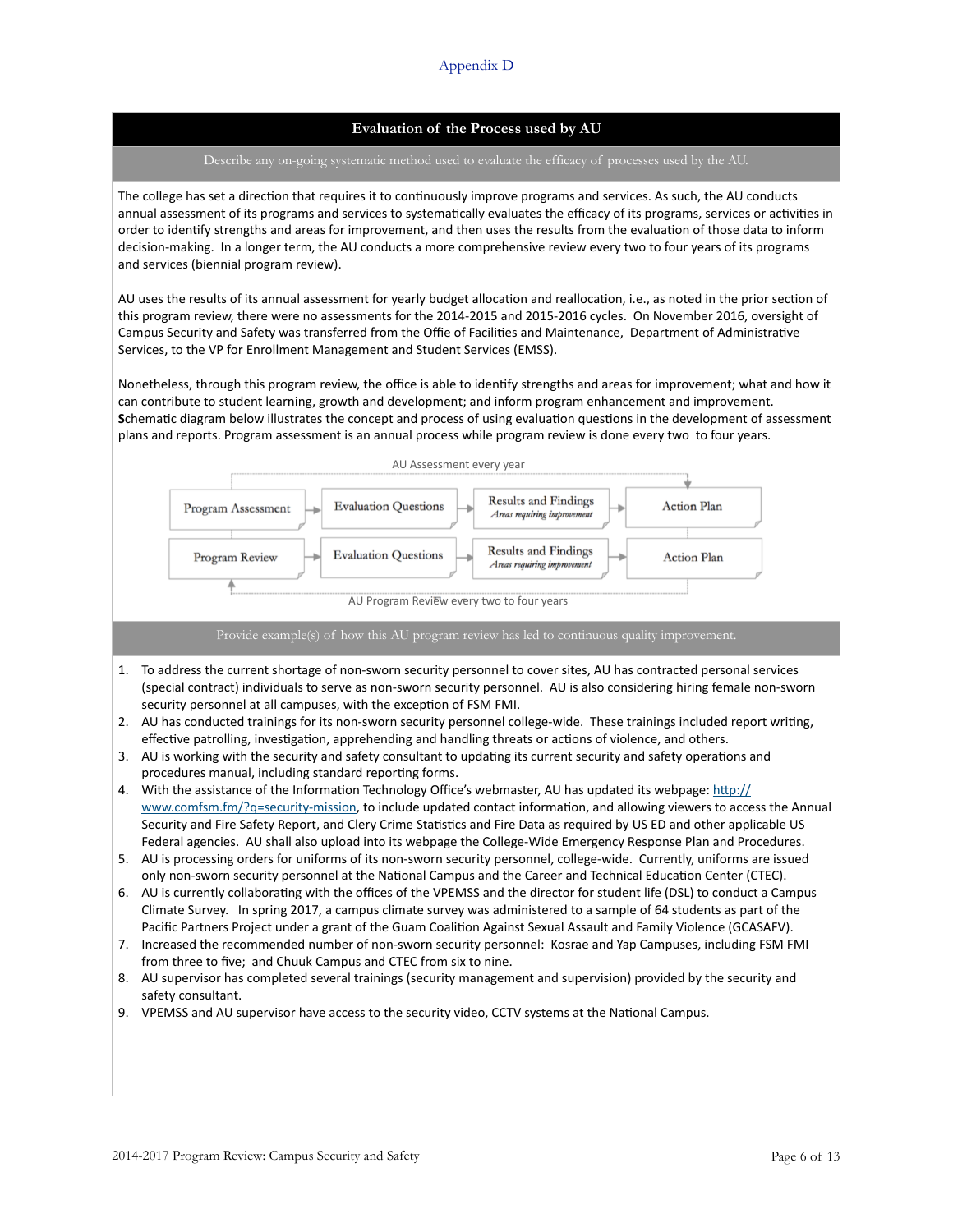| <b>Service Area Outcomes Assessment</b>                                                                                                                                                                                                                           |                                                                                                                                                                                                                                         |                                                                                                                                                                              |                                          |                                      |                              |  |
|-------------------------------------------------------------------------------------------------------------------------------------------------------------------------------------------------------------------------------------------------------------------|-----------------------------------------------------------------------------------------------------------------------------------------------------------------------------------------------------------------------------------------|------------------------------------------------------------------------------------------------------------------------------------------------------------------------------|------------------------------------------|--------------------------------------|------------------------------|--|
|                                                                                                                                                                                                                                                                   | List AU's Service Area Outcomes by completing the expandable table below.                                                                                                                                                               |                                                                                                                                                                              |                                          |                                      |                              |  |
|                                                                                                                                                                                                                                                                   | Service Area Outcomes                                                                                                                                                                                                                   | Date Assessment<br>Completed                                                                                                                                                 | Date(s) Data Analyzed                    | Date(s) Data Used for<br>Improvement | Number of Cycle<br>Completed |  |
| 2016-2017 Assessment Cycle.<br>Objective 1. Maintain<br>compliance with applicable US<br>federal regulations, such as but<br>by any means not limited to<br>the Jeanne Clery Disclosure of<br>Campus Crime Statistics Act (or<br>the "Clery Act").                |                                                                                                                                                                                                                                         | October 3, 2017                                                                                                                                                              | October 2-3, 2017                        | October 3, 2017                      | 1                            |  |
| 2016-2017 Assessment Cycle.<br>Objective 2. Provide 24/7<br>campus security and safety<br>services to ensure a safe and<br>secure environment that<br>enhances the well-being of<br>students, faculty, staff, and<br>visitors, and protect college's<br>property. |                                                                                                                                                                                                                                         | October 4, 2017                                                                                                                                                              | October 4, 2017                          | October 4, 2017                      | $\mathbf{1}$                 |  |
|                                                                                                                                                                                                                                                                   |                                                                                                                                                                                                                                         |                                                                                                                                                                              | AU Assessments. Complete the table below |                                      |                              |  |
| Outcome<br>Number                                                                                                                                                                                                                                                 | <b>Intended Outcome</b>                                                                                                                                                                                                                 | Means of Assessment                                                                                                                                                          | Criteria of Success                      | Summary of Data<br>Collected         | Use of Results               |  |
| 2016-2017<br>CS&S<br>Outcome 1                                                                                                                                                                                                                                    | Maintain<br>compliance with<br>applicable US<br>federal<br>regulations,<br>such as but by<br>any means not<br>limited to the<br>Jeanne Clery<br>Disclosure of<br>Campus Crime<br>Statistics Act (or<br>the "Clery Act").                | See, 2016-2017 Annual Campus Security and Safety Assessment, http://wiki.comfsm.fm/<br>@api/deki/files/5241/=2016-2017 EMSSCS%2526S Annual Assessment Report-<br>TracDat.pdf |                                          |                                      |                              |  |
| 2016-2017<br>CS&S<br>Outcome 2                                                                                                                                                                                                                                    | Provide 24/7<br>campus security<br>and safety<br>services to<br>ensure a safe<br>and secure<br>environment<br>that enhances<br>the well-being<br>of students,<br>faculty, staff,<br>and visitors, and<br>protect college's<br>property. | See, 2016-2017 Annual Campus Security and Safety Assessment, http://wiki.comfsm.fm/<br>@api/deki/files/5241/=2016-2017 EMSSCS%2526S Annual Assessment Report-<br>TracDat.pdf |                                          |                                      |                              |  |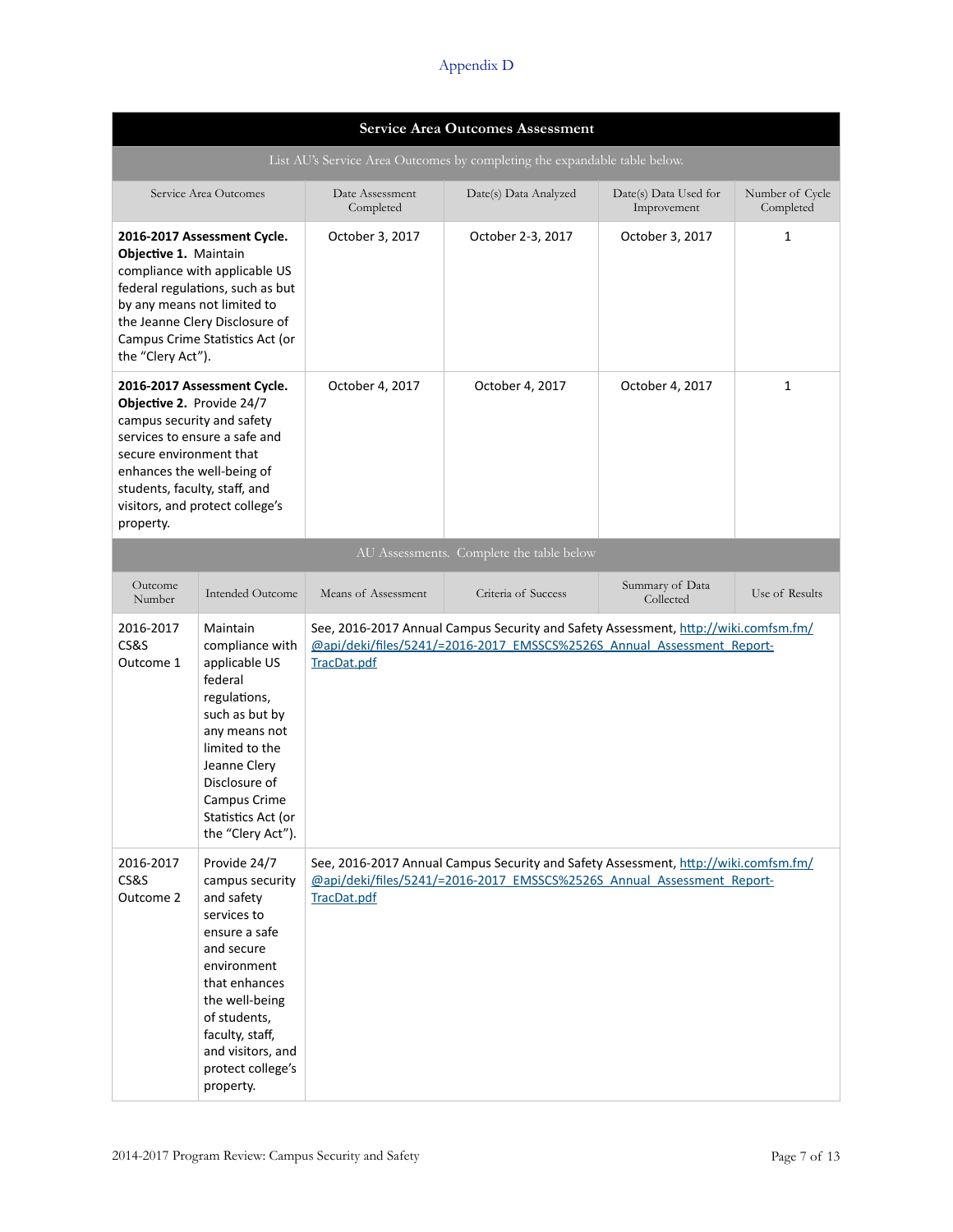#### **Note**

There were no assessments for the 2014-2015 and 2015-2016 cycles. On November 2016, oversight of Campus Security and Safety was transferred from the Offie of Facilities and Maintenance, Department of Administrative Services, to the VP for Enrollment Management and Student Services (EMSS).

- 1. To address the current shortage of non-sworn security personnel to cover sites, AU has contracted personal services (special contract) individuals to serve as non-sworn security personnel. AU is also considering hiring female non-sworn security personnel at all campuses, with the exception of FSM FMI.
- 2. AU has conducted trainings for its non-sworn security personnel college-wide. These trainings included report writing, effective patrolling, investigation, apprehending and handling threats or actions of violence, and others.
- 3. AU is working with the security and safety consultant to updating its current security and safety operations and procedures manual, including standard reporting forms.
- 4. With the assistance of the Information Technology Office's (ITO) webmaster, AU has updated its webpage: http:// www.comfsm.fm/?q=security-mission, to include updated contact information, and allowing viewers to access the Annual Security and Fire Safety Report, and Clery Crime Statistics and Fire Data as required by US ED and other applicable US Federal agencies. AU shall also upload into its webpage the College-Wide Emergency Response Plan and Procedures.
- 5. AU is working with the security and safety consultant to update its security and safety operations and procedures manual, including standard reporting forms.

### What challenges remain to make AU more effective?

See prior section on AU's weaknesses and challenges.

| Describe how the AU's Service Area Outcomes are linked to the Institutional Goals |  |
|-----------------------------------------------------------------------------------|--|
|                                                                                   |  |

| Institutional Goals                                                                                                                                                                                                                                                                                            |                                                                                                                                                                                      | AU Service Outcomes                                                                                                                                                                                                                              | Linkages                                                                                                                                                                                                                                         |  |
|----------------------------------------------------------------------------------------------------------------------------------------------------------------------------------------------------------------------------------------------------------------------------------------------------------------|--------------------------------------------------------------------------------------------------------------------------------------------------------------------------------------|--------------------------------------------------------------------------------------------------------------------------------------------------------------------------------------------------------------------------------------------------|--------------------------------------------------------------------------------------------------------------------------------------------------------------------------------------------------------------------------------------------------|--|
| Institutional Strategic Goals,<br>2016-2017 Campus S&S Outcome 1. Maintain<br>compliance with applicable US federal<br>2013-2017<br>regulations, such as but by any means not<br>1. Focus on student success<br>limited to the Jeanne Clery Disclosure of Campus<br>Crime Statistics Act (or the "Clery Act"). |                                                                                                                                                                                      | AU provides a 24-hour, 365-day services<br>essential to maintaining a reasonably<br>safe and secure environment in which<br>members of the college community can<br>pursue their various activities, and the<br>college can fulfill its mission. |                                                                                                                                                                                                                                                  |  |
| <b>Institutional Strategic Goals,</b><br>2013-2017<br>Focus on student success                                                                                                                                                                                                                                 | 2016-2017 Campus S&S Outcome 2. Provide<br>24/7 campus security and safety services to<br>ensure a safe and secure environment that<br>enhances the well-being of students, faculty, | staff, and visitors, and protect college's property.                                                                                                                                                                                             | AU provides a 24-hour, 365-day services<br>essential to maintaining a reasonably<br>safe and secure environment in which<br>members of the college community can<br>pursue their various activities, and the<br>college can fulfill its mission. |  |
|                                                                                                                                                                                                                                                                                                                |                                                                                                                                                                                      | Evaluation of Progress toward previous goals                                                                                                                                                                                                     |                                                                                                                                                                                                                                                  |  |
| List the goals from AU's previous program review                                                                                                                                                                                                                                                               |                                                                                                                                                                                      |                                                                                                                                                                                                                                                  |                                                                                                                                                                                                                                                  |  |
| There were no program reviews done before. As such, this is the first AU's program review.                                                                                                                                                                                                                     |                                                                                                                                                                                      |                                                                                                                                                                                                                                                  |                                                                                                                                                                                                                                                  |  |
| Describe the level of success achieved in goals listed above                                                                                                                                                                                                                                                   |                                                                                                                                                                                      |                                                                                                                                                                                                                                                  |                                                                                                                                                                                                                                                  |  |
| Level of success achieved<br>Goals from previous AU program review                                                                                                                                                                                                                                             |                                                                                                                                                                                      |                                                                                                                                                                                                                                                  |                                                                                                                                                                                                                                                  |  |
| Not applicable                                                                                                                                                                                                                                                                                                 |                                                                                                                                                                                      |                                                                                                                                                                                                                                                  | Not applicable                                                                                                                                                                                                                                   |  |
|                                                                                                                                                                                                                                                                                                                |                                                                                                                                                                                      | In cases where resources were allocated toward goals, evaluate                                                                                                                                                                                   |                                                                                                                                                                                                                                                  |  |
| Goals from previous AU<br>Resources Allocated<br>program review                                                                                                                                                                                                                                                |                                                                                                                                                                                      |                                                                                                                                                                                                                                                  | Efficacy of Spending                                                                                                                                                                                                                             |  |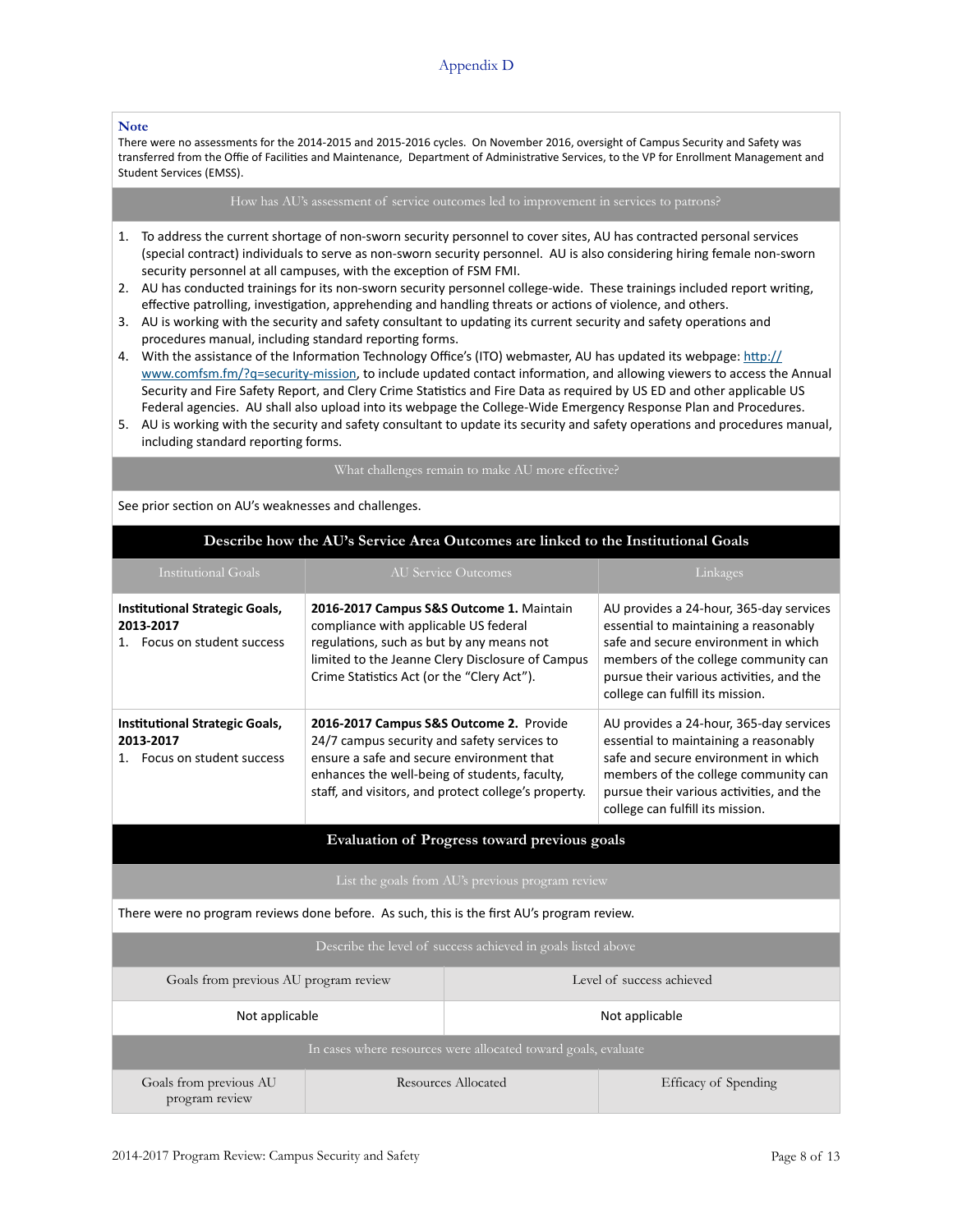| Not applicable                                               | Not applicable<br>Not applicable                                                                                                                                                                                                                                                                                                                                                                                                                                                                                                                                                                                                                                                                                                                                                                                                                                                                                                                                                                                                                                                                                                                                                                                                                                                                                                                                                                                                                                                                                                                                                                                                                                                                                                                                                                                                                                                                                                                                                                                                                                                                                                                           |  |  |  |  |  |
|--------------------------------------------------------------|------------------------------------------------------------------------------------------------------------------------------------------------------------------------------------------------------------------------------------------------------------------------------------------------------------------------------------------------------------------------------------------------------------------------------------------------------------------------------------------------------------------------------------------------------------------------------------------------------------------------------------------------------------------------------------------------------------------------------------------------------------------------------------------------------------------------------------------------------------------------------------------------------------------------------------------------------------------------------------------------------------------------------------------------------------------------------------------------------------------------------------------------------------------------------------------------------------------------------------------------------------------------------------------------------------------------------------------------------------------------------------------------------------------------------------------------------------------------------------------------------------------------------------------------------------------------------------------------------------------------------------------------------------------------------------------------------------------------------------------------------------------------------------------------------------------------------------------------------------------------------------------------------------------------------------------------------------------------------------------------------------------------------------------------------------------------------------------------------------------------------------------------------------|--|--|--|--|--|
| Short-Term and Long-Term Goals                               |                                                                                                                                                                                                                                                                                                                                                                                                                                                                                                                                                                                                                                                                                                                                                                                                                                                                                                                                                                                                                                                                                                                                                                                                                                                                                                                                                                                                                                                                                                                                                                                                                                                                                                                                                                                                                                                                                                                                                                                                                                                                                                                                                            |  |  |  |  |  |
|                                                              | Using the table below, list the short-term goals (a minimum of two each) for the AU. These goals should follow logically from the<br>information provided in the program review. Use separate table for each additional goal                                                                                                                                                                                                                                                                                                                                                                                                                                                                                                                                                                                                                                                                                                                                                                                                                                                                                                                                                                                                                                                                                                                                                                                                                                                                                                                                                                                                                                                                                                                                                                                                                                                                                                                                                                                                                                                                                                                               |  |  |  |  |  |
|                                                              | Short-Term Goal (Two-Year Cycle) 1                                                                                                                                                                                                                                                                                                                                                                                                                                                                                                                                                                                                                                                                                                                                                                                                                                                                                                                                                                                                                                                                                                                                                                                                                                                                                                                                                                                                                                                                                                                                                                                                                                                                                                                                                                                                                                                                                                                                                                                                                                                                                                                         |  |  |  |  |  |
| <b>Identify Goal</b>                                         | Maintain compliance with applicable US Federal regulations, such as but by no means not<br>limited to, Jeanne Clery Disclosure of Campus Security Policy and Campus Crime Statistics<br>Act (1990), as amended in 2015, the Violence Against Women Act (1994), as amended in<br>2015, Title IX, Education Amendments of 1972, and the Higher Education Act of 1965.                                                                                                                                                                                                                                                                                                                                                                                                                                                                                                                                                                                                                                                                                                                                                                                                                                                                                                                                                                                                                                                                                                                                                                                                                                                                                                                                                                                                                                                                                                                                                                                                                                                                                                                                                                                        |  |  |  |  |  |
| Describe the plan to achieve the<br>goal (i.e., action plan) | 1. In collaboration with the college's ITO, develop and deploy a campus security and safety<br>database system to record citations, incident reports, and others; essential to efficiently<br>completing the Clery Crime and Fire Data Survey as annual required by US ED, including<br>other reports required in-house and by external agencies.<br>2. Strengthen collaboration with local law enforcement agencies, e.g., enter into a<br>memorandum of understanding with local enforcement agencies to formalize and<br>further strengthen collaboration and mutual support (or cooperation) with local law<br>enforcement agencies.<br>3. Provide trainings for lead officers (CTEC), the state campuses, and FSM Fisheries and<br>Maritime Institutes on the Clery Act, especially Clery Crime and Fire Data reporting,<br>Title IX, VAWA, and the Higher Education Act of 1965, including applicable FSM national<br>and state statutes and laws.<br>Provide trainings for lead officers and other non-sworn security officers on report<br>4.<br>writing (e.g., citations, incident reports, chronological reports, etc.), security logs,<br>investigation, including computer information literacy (CIL).<br>5. Collaborate with the Office of the VP for EMSS, the Office of the DSL, the management<br>team, and apt governance committee(s) to review and update applicable college's<br>policies and procedures, such as but by any means not limited to, policies and<br>procedures on alcohol, illicit substance or drugs, threats or acts of violence, banned<br>weapons, sexual misconduct, and others.<br>6. Continue to collaborate with the college's ITO to ensure the currency of web info as<br>published on the AU's webpage, e.g., upload updated version of the Emergency<br>Response Plan and Procedures, Clery crime statistics and fire data, annual security and<br>fire safety reports, and others.<br>7. Complete the annual Clery Crime and Fire Data survey as required by US ED, two weeks<br>prior to the established deadline.<br>8. Publish the Annual Security and Fire Safety Report a week before the established |  |  |  |  |  |
| What measurable outcome is<br>anticipated for this goal?     | deadline by US ED.<br>Compliance with applicable US Federal regulations, such as but by no means not limited<br>1.<br>to, Jeanne Clery Disclosure of Campus Security Policy and Campus Crime Statistics Act<br>(1990), as amended in 2015, the Violence Against Women Act (1994), as amended in<br>2015, Title IX, Education Amendments of 1972, and the Higher Education Act of 1965.<br>Non-sworn security personnel shall demonstrate adeptness of applicable US Federal<br>2.<br>regulations, such as but by no means not limited to, Jeanne Clery Disclosure of Campus<br>Security Policy and Campus Crime Statistics Act (1990), as amended in 2015, the<br>Violence Against Women Act (1994), as amended in 2015, Title IX, Education<br>Amendments of 1972, and the Higher Education Act of 1965.<br>Non-sworn security personnel shall demonstrate adeptness of applicable college's<br>3.<br>policies and procedures.<br>4. Non-sworn security personnel shall exhibit proficiency in Computer Information                                                                                                                                                                                                                                                                                                                                                                                                                                                                                                                                                                                                                                                                                                                                                                                                                                                                                                                                                                                                                                                                                                                                       |  |  |  |  |  |
|                                                              | Literacy (CIL), conducting investigation, writing citations, incident reports, security logs,<br>and others.                                                                                                                                                                                                                                                                                                                                                                                                                                                                                                                                                                                                                                                                                                                                                                                                                                                                                                                                                                                                                                                                                                                                                                                                                                                                                                                                                                                                                                                                                                                                                                                                                                                                                                                                                                                                                                                                                                                                                                                                                                               |  |  |  |  |  |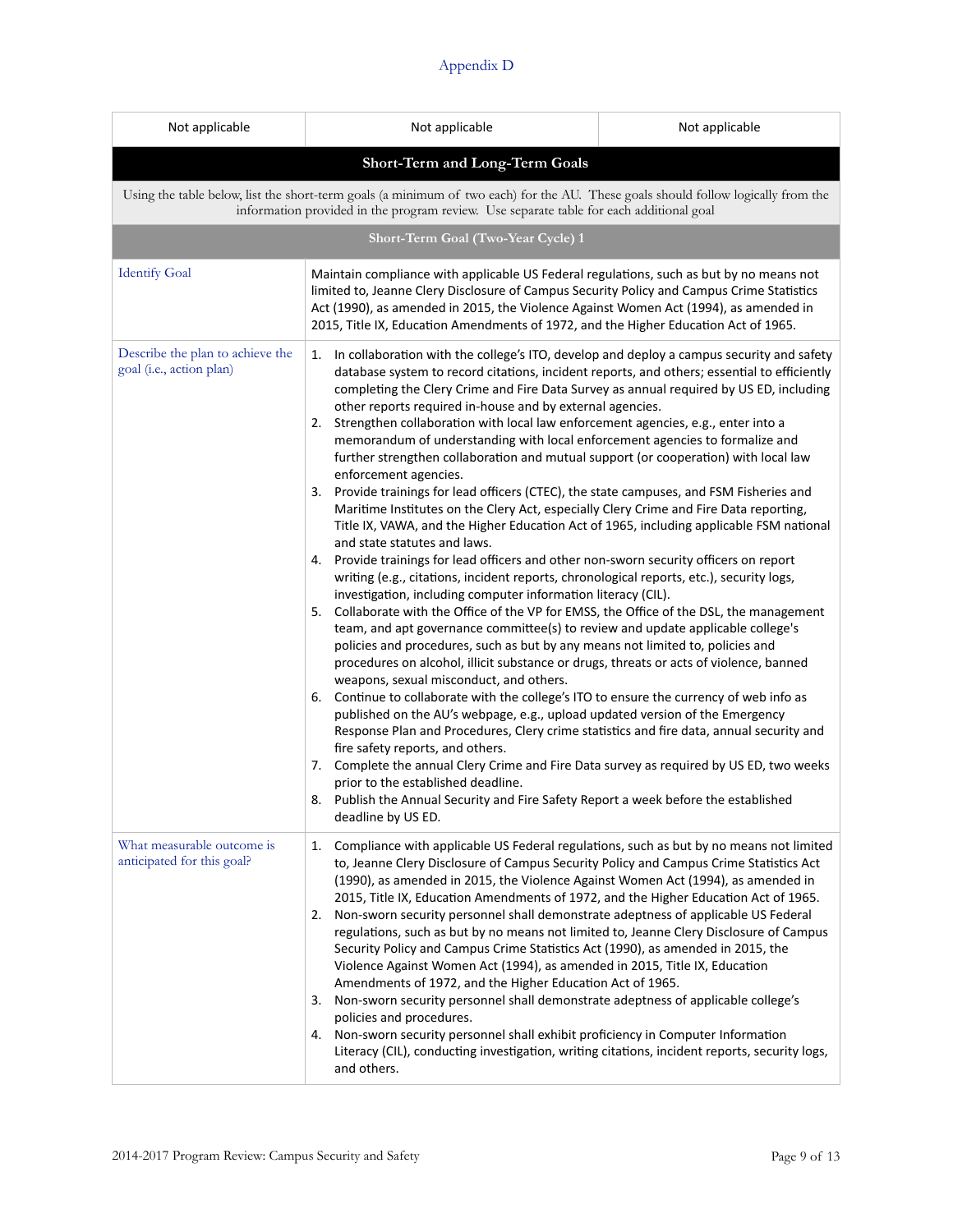| What specific aspect of this goal<br>can be accomplished without<br>additional financial resources? | All except for a database system for the college's campus security and safety, computers<br>1.<br>and their peripherals for security and safety offices at the state campuses, and site<br>visits.                                                                                                                                                                                                                                                                                                                                                                                                                                                                                                                                                                                                                                                                                                                                                                                                                                                                                                                                                                                                                                                                                                                                                                                                                                                                                                                                                                                                                                                                                                                                                                                                                     |  |  |  |
|-----------------------------------------------------------------------------------------------------|------------------------------------------------------------------------------------------------------------------------------------------------------------------------------------------------------------------------------------------------------------------------------------------------------------------------------------------------------------------------------------------------------------------------------------------------------------------------------------------------------------------------------------------------------------------------------------------------------------------------------------------------------------------------------------------------------------------------------------------------------------------------------------------------------------------------------------------------------------------------------------------------------------------------------------------------------------------------------------------------------------------------------------------------------------------------------------------------------------------------------------------------------------------------------------------------------------------------------------------------------------------------------------------------------------------------------------------------------------------------------------------------------------------------------------------------------------------------------------------------------------------------------------------------------------------------------------------------------------------------------------------------------------------------------------------------------------------------------------------------------------------------------------------------------------------------|--|--|--|
|                                                                                                     | Short-Term Goal (Two-Year Cycle) 2                                                                                                                                                                                                                                                                                                                                                                                                                                                                                                                                                                                                                                                                                                                                                                                                                                                                                                                                                                                                                                                                                                                                                                                                                                                                                                                                                                                                                                                                                                                                                                                                                                                                                                                                                                                     |  |  |  |
| <b>Identify Goal</b>                                                                                | Provide a 24-hour, 365-day services essential to maintaining a reasonably safe and secure<br>environment in which members of the college community can pursue their various<br>activities, and the college can fulfill its mission.                                                                                                                                                                                                                                                                                                                                                                                                                                                                                                                                                                                                                                                                                                                                                                                                                                                                                                                                                                                                                                                                                                                                                                                                                                                                                                                                                                                                                                                                                                                                                                                    |  |  |  |
| Describe the plan to achieve the<br>goal (i.e., action plan)                                        | Maintain an adequate staffing level of non-sworn security personnel by campus.<br>1.<br>Conduct (or facilitate) in-house training for campus non-sworn security personnel<br>2.<br>especially in the areas of, but by no means not limited to, applicable college's policies<br>and procedures, disaster (or emergency) preparedness or response, incident report and<br>citation writing, effective patrolling, investigation, first aid/CPR, and others.<br>Routinely organize safety and fire drill.<br>3.<br>Conduct (or facilitate) in-house training for campus non-sworn security personnel on<br>4.<br>the college's emergency response plan and procedures, including routine operations<br>and procedures.<br>Expand security and safety orientation to include other students (continuing and<br>5.<br>returning) including faculty and staff. Work (or coordinate) with the Office of the DSL to<br>utilize the lecture-forum time to providing sessions covering campus security and<br>safety.<br>In collaboration with the Facilities and Maintenance Office to assess campus lighting,<br>6.<br>college-wide, to ensure security and safety of students, employees, and guests;<br>including safeguard college's properties and facilities.<br>7. Ensure that recommended numbers of non-sworn security personnel are posted per<br>work shift, three shifts per day, seven days a week.<br>Coordinate with units from other departments on scheduled special events for effective<br>8.<br>security and safety management and coordination.<br>Conduct surveys, e.g., campus climate survey, satisfaction surveys, and the like, to<br>9.<br>determine the level of effectiveness and efficacy of the college's campus security and<br>safety in terms of meeting the needs of the college community. |  |  |  |
| What measurable outcome is<br>anticipated for this goal?                                            | 1. 24-hour, 365-day security and safety services essential to maintaining a reasonably safe<br>and secure environment in which members of the college community can pursue their<br>various activities, and the college can fulfill its mission.<br>Non-sworn security personnel shall exhibit adeptness of applicable US Federal<br>2.<br>regulations, college's policies and procedures, and others, including disaster (or<br>emergency) response and/or preparedness.<br>Non-sworn security personnel are first aid/CPR certified.<br>3.<br>Meet the recommended staffing level on non-sworn security personnel by campus.<br>4.                                                                                                                                                                                                                                                                                                                                                                                                                                                                                                                                                                                                                                                                                                                                                                                                                                                                                                                                                                                                                                                                                                                                                                                   |  |  |  |
| What specific aspect of this goal<br>can be accomplished without<br>additional financial resources? | All except for site visits.                                                                                                                                                                                                                                                                                                                                                                                                                                                                                                                                                                                                                                                                                                                                                                                                                                                                                                                                                                                                                                                                                                                                                                                                                                                                                                                                                                                                                                                                                                                                                                                                                                                                                                                                                                                            |  |  |  |
|                                                                                                     | Long-Term Goal (Five-Year Cycle) 1                                                                                                                                                                                                                                                                                                                                                                                                                                                                                                                                                                                                                                                                                                                                                                                                                                                                                                                                                                                                                                                                                                                                                                                                                                                                                                                                                                                                                                                                                                                                                                                                                                                                                                                                                                                     |  |  |  |
| <b>Identify Goal</b>                                                                                | Responsive to the college community in the delivery of skillful quality security and safety<br>services by maintaining a well-trained, community oriented, professional work force<br>essential to sustaining (or supporting) a reasonably safe and secure environment in which<br>members of the college community can pursue their various activities, and the college can<br>fulfill its mission.                                                                                                                                                                                                                                                                                                                                                                                                                                                                                                                                                                                                                                                                                                                                                                                                                                                                                                                                                                                                                                                                                                                                                                                                                                                                                                                                                                                                                   |  |  |  |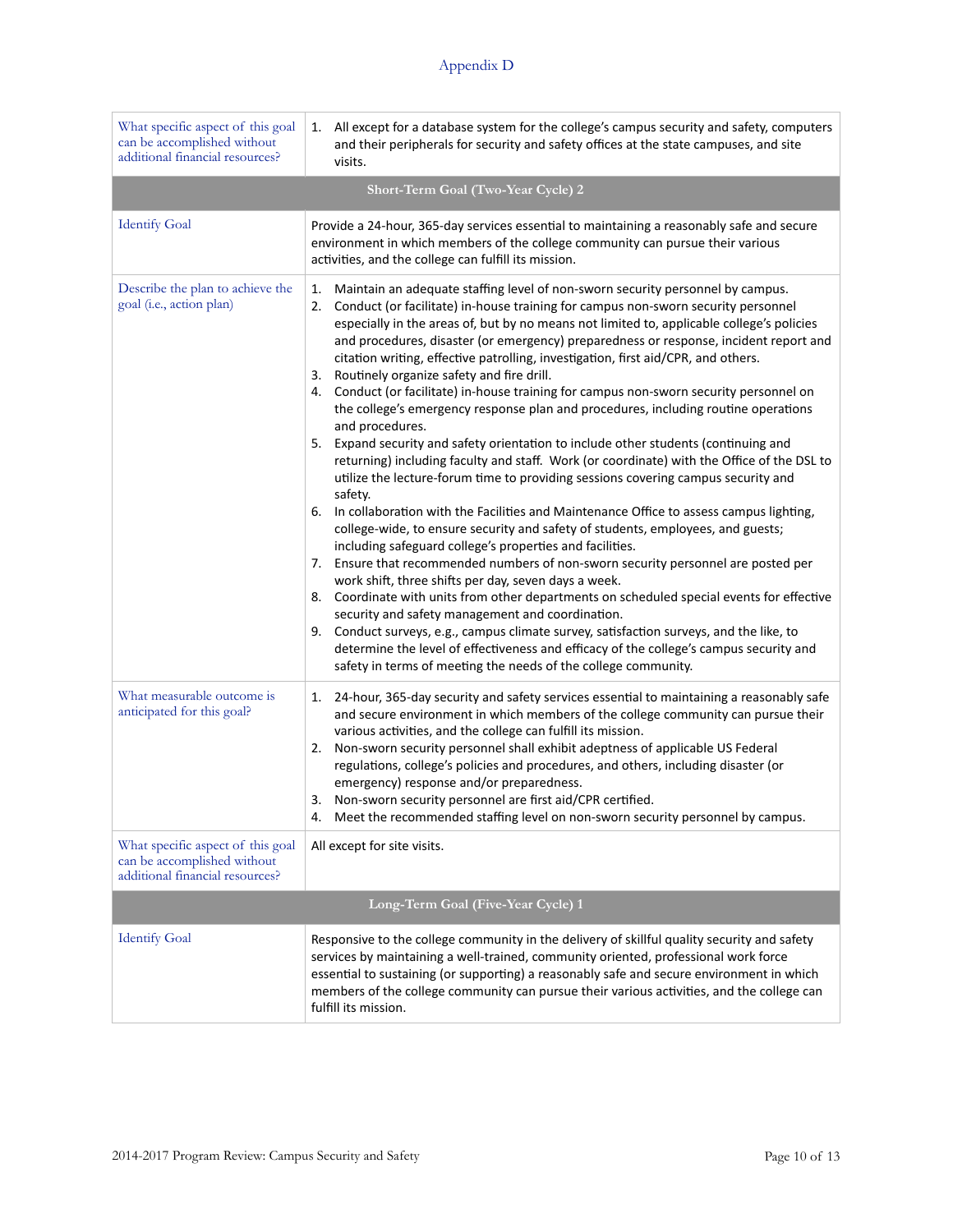| Describe the plan to achieve the<br>goal (i.e., action plan)                                        | Maintain an adequate staffing level of non-sworn security personnel by campus.<br>1.<br>Continue to facilitate and/or provide in-house trainings for non-sworn security<br>2.<br>personnel on college's policies and procedures, disaster (or emergency) preparedness,<br>applicable US Federal regulations and requirements, routine security and safety<br>operations, computer and information literacy (CIL), and others.<br>Professionalize non-sworn security personnel by upgrading academic credentials of<br>3.<br>non-sworn security personnel through staff development, e.g., from high school<br>diploma to a certificate of achievement or an associate degree; or from an associate<br>degree to a post associate degree.                                                                                                                                                                                                                                                                                                                                                                                                                              |  |  |
|-----------------------------------------------------------------------------------------------------|-----------------------------------------------------------------------------------------------------------------------------------------------------------------------------------------------------------------------------------------------------------------------------------------------------------------------------------------------------------------------------------------------------------------------------------------------------------------------------------------------------------------------------------------------------------------------------------------------------------------------------------------------------------------------------------------------------------------------------------------------------------------------------------------------------------------------------------------------------------------------------------------------------------------------------------------------------------------------------------------------------------------------------------------------------------------------------------------------------------------------------------------------------------------------|--|--|
| What measurable outcome is<br>anticipated for this goal?                                            | A well-trained, community oriented, professional security and safety workforce<br>1.<br>essential to sustaining (or supporting) a reasonably safe and secure environment in<br>which members of the college community can pursue their various activities, and the<br>college can fulfill its mission.<br>Non-sworn security personnel shall demonstrate adeptness on college's policies and<br>2.<br>procedures, disaster (or emergency) preparedness, applicable US Federal regulations<br>and requirements, routine security and safety operations, use and application of<br>computer and information, and others.<br>50% of the non-sworn security personnel with high school diploma will earn either a<br>3.<br>certificate of achievement or an associate degree.                                                                                                                                                                                                                                                                                                                                                                                             |  |  |
| What specific aspect of this goal<br>can be accomplished without<br>additional financial resources? | All except for site visits.                                                                                                                                                                                                                                                                                                                                                                                                                                                                                                                                                                                                                                                                                                                                                                                                                                                                                                                                                                                                                                                                                                                                           |  |  |
|                                                                                                     | Long-Term Goal (Five-Year Cycle) 2                                                                                                                                                                                                                                                                                                                                                                                                                                                                                                                                                                                                                                                                                                                                                                                                                                                                                                                                                                                                                                                                                                                                    |  |  |
| <b>Identify Goal</b>                                                                                | Effectively use technology to create a safe and secure college community.                                                                                                                                                                                                                                                                                                                                                                                                                                                                                                                                                                                                                                                                                                                                                                                                                                                                                                                                                                                                                                                                                             |  |  |
| Describe the plan to achieve the<br>goal (i.e., action plan)                                        | 1. Evaluate current technology use and determine opportunities for expanding existing<br>and /or adapting new technologies, e.g., Voice Notification System for initiating voice<br>instructions over externally mounted PA speakers, and others.<br>In collaboration with the college's ITO, conduct an inventory of CCTV cameras deployed<br>2.<br>(or installed); locations where these CCTV cameras are installed; and assess the<br>appropriateness of their locations; determine systems upgrading needs; and identify<br>needs for additional CCTV cameras.<br>In collaboration with the college's Facilities and Maintenance, assess the efficacy (or<br>3.<br>efficiency) current fire safety and alarm systems, deploy (or install) fire alarm systems<br>on college's buildings and facilities, college-wide.<br>4. Further enhance communication system allowing inter-campus security and safety<br>communication via radio communication facility, e.g., two-way UH/VHF radios allowing<br>communications between campuses.<br>Provide training for non-sworn campus security personnel on computer and<br>5.<br>information technology literacy (CIL). |  |  |
| What measurable outcome is<br>anticipated for this goal?                                            | 1. AU shall use technology to create a safe ands secure college community, e.g., CCTV<br>systems upgraded and deployed college-wide, fire safety and alarm systems deployed<br>(or installed) on all college's buildings and facilities, college-wide.<br>Two-way UH/VHF radios allowing communications between campuses.<br>2.<br>Non-sworn security personnel shall demonstrate proficiency in computer and<br>3.<br>information technology, including other technologies or systems used for security and<br>safety, e.g., CCTV systems, fire safety and alarm systems, etc.                                                                                                                                                                                                                                                                                                                                                                                                                                                                                                                                                                                       |  |  |
| What specific aspect of this goal<br>can be accomplished without<br>additional financial resources? | All except for upgrades on the CCTV systems including acquisition of additional CCTV<br>cameras, upgrades and the deployment of fire alarm systems on college's buildings and<br>facilities, college-wide, two-way radio communication.                                                                                                                                                                                                                                                                                                                                                                                                                                                                                                                                                                                                                                                                                                                                                                                                                                                                                                                               |  |  |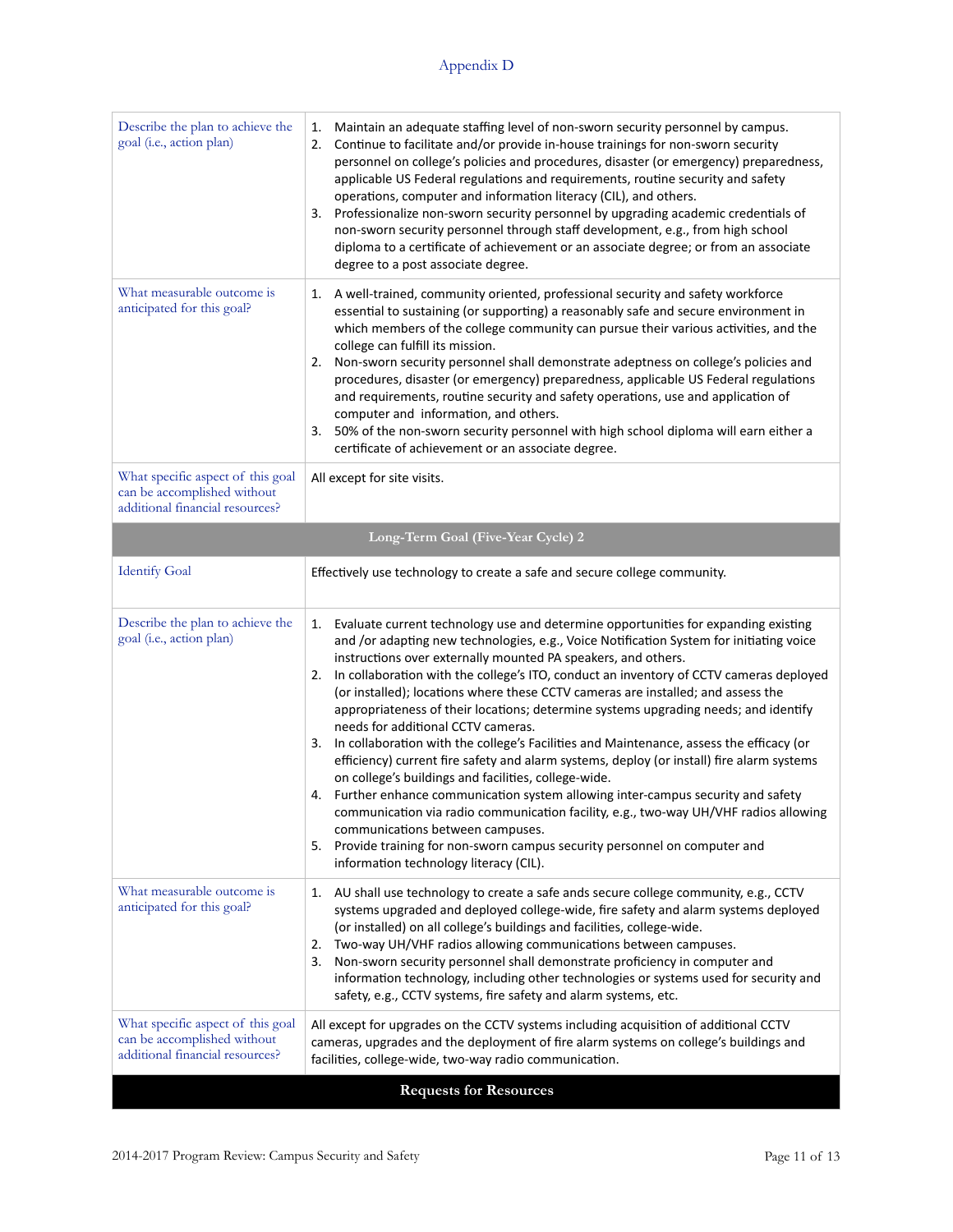|                                                                                                                                    | Complete a new table for each short-term and long-term goals listed in the immediately preceding section that would require |  |  |
|------------------------------------------------------------------------------------------------------------------------------------|-----------------------------------------------------------------------------------------------------------------------------|--|--|
| additional financial resources. These requests for resources must follow logically from the information in this AU program review. |                                                                                                                             |  |  |

| Short-Term Goal (Two-Year Cycle) 1                                                                                                                                                                                                                                                                                                                                                                                               |                                                                                                                                                                                                                                                                                                                                                                                                                        |                                       |
|----------------------------------------------------------------------------------------------------------------------------------------------------------------------------------------------------------------------------------------------------------------------------------------------------------------------------------------------------------------------------------------------------------------------------------|------------------------------------------------------------------------------------------------------------------------------------------------------------------------------------------------------------------------------------------------------------------------------------------------------------------------------------------------------------------------------------------------------------------------|---------------------------------------|
| Goal number and goal<br>Short-Term Goal 1. Maintain compliance with applicable US Federal regulations, such as<br>description<br>but by no means not limited to, Jeanne Clery Disclosure of Campus Security Policy and<br>Campus Crime Statistics Act (1990), as amended in 2015, the Violence Against Women Act<br>(1994), as amended in 2015, Title IX, Education Amendments of 1972, and the Higher<br>Education Act of 1965. |                                                                                                                                                                                                                                                                                                                                                                                                                        |                                       |
| Type of Resources                                                                                                                                                                                                                                                                                                                                                                                                                | Requested Dollar Amount                                                                                                                                                                                                                                                                                                                                                                                                | Potential Funding Source              |
| Six desktop computers and six<br>printers                                                                                                                                                                                                                                                                                                                                                                                        | \$9,000.00, more or less                                                                                                                                                                                                                                                                                                                                                                                               | Annual budget, FY 2019, i.e., via ITO |
| Campus Security and Safety<br>Database, web-based                                                                                                                                                                                                                                                                                                                                                                                | \$1,000.00, more or less                                                                                                                                                                                                                                                                                                                                                                                               | Annual Budget, FY 2019                |
| <b>Site Visit</b>                                                                                                                                                                                                                                                                                                                                                                                                                | \$6,000.00, more or less                                                                                                                                                                                                                                                                                                                                                                                               | Annual Budget, FY 2019                |
| Short-Term Goal (Two-Year Cycle) 2                                                                                                                                                                                                                                                                                                                                                                                               |                                                                                                                                                                                                                                                                                                                                                                                                                        |                                       |
| Goal number and goal<br>description                                                                                                                                                                                                                                                                                                                                                                                              | Short-Term Goal 2. Provide a 24-hour, 365-day services essential to maintaining a<br>reasonably safe and secure environment in which members of the college community can<br>pursue their various activities, and the college can fulfill its mission.                                                                                                                                                                 |                                       |
| Type of Resources                                                                                                                                                                                                                                                                                                                                                                                                                | Requested Dollar Amount                                                                                                                                                                                                                                                                                                                                                                                                | Potential Funding Source              |
| Site visit, see Short-Term Goal 1                                                                                                                                                                                                                                                                                                                                                                                                | Not Applicable                                                                                                                                                                                                                                                                                                                                                                                                         | Not Applicable                        |
| Long-Term Goal (Five-Year Cycle) 1                                                                                                                                                                                                                                                                                                                                                                                               |                                                                                                                                                                                                                                                                                                                                                                                                                        |                                       |
| Goal number and goal<br>description                                                                                                                                                                                                                                                                                                                                                                                              | Long-Term Goal 1. Responsive to the college community in the delivery of skillful quality<br>security and safety services by maintaining a well-trained, community oriented,<br>professional work force essential to sustaining (or supporting) a reasonably safe and secure<br>environment in which members of the college community can pursue their various<br>activities, and the college can fulfill its mission. |                                       |
| Type of Resources                                                                                                                                                                                                                                                                                                                                                                                                                | Requested Dollar Amount                                                                                                                                                                                                                                                                                                                                                                                                | Potential Funding Source              |
| <b>Site Visit</b>                                                                                                                                                                                                                                                                                                                                                                                                                | \$6,000.00, more or less                                                                                                                                                                                                                                                                                                                                                                                               | Annual Budget, FY 2020                |
| Long-Term Goal (Five-Year Cycle) 2                                                                                                                                                                                                                                                                                                                                                                                               |                                                                                                                                                                                                                                                                                                                                                                                                                        |                                       |
| Goal number and goal<br>description                                                                                                                                                                                                                                                                                                                                                                                              | Long-Term Goal 2. Effectively use technology to create a safe and secure college<br>community.                                                                                                                                                                                                                                                                                                                         |                                       |
| Type of Resources                                                                                                                                                                                                                                                                                                                                                                                                                | Requested Dollar Amount                                                                                                                                                                                                                                                                                                                                                                                                | Potential Funding Source              |
| <b>Site Visit</b>                                                                                                                                                                                                                                                                                                                                                                                                                | \$6,000.00, more or less                                                                                                                                                                                                                                                                                                                                                                                               | Annual Budget, FY 2021                |
| CCTV systems upgrades,<br>including acquisition of<br>additional CCTV cameras                                                                                                                                                                                                                                                                                                                                                    | Need to get estimates from ITO.                                                                                                                                                                                                                                                                                                                                                                                        | Annual budget, FY 2020-2021           |
| <b>AU Program Review Summary</b>                                                                                                                                                                                                                                                                                                                                                                                                 |                                                                                                                                                                                                                                                                                                                                                                                                                        |                                       |
| This section provides the reader with an overview of the highlights, and key segments of the AU program review. It should include<br>new information that is not mentioned in the preceding sections of this document.                                                                                                                                                                                                           |                                                                                                                                                                                                                                                                                                                                                                                                                        |                                       |